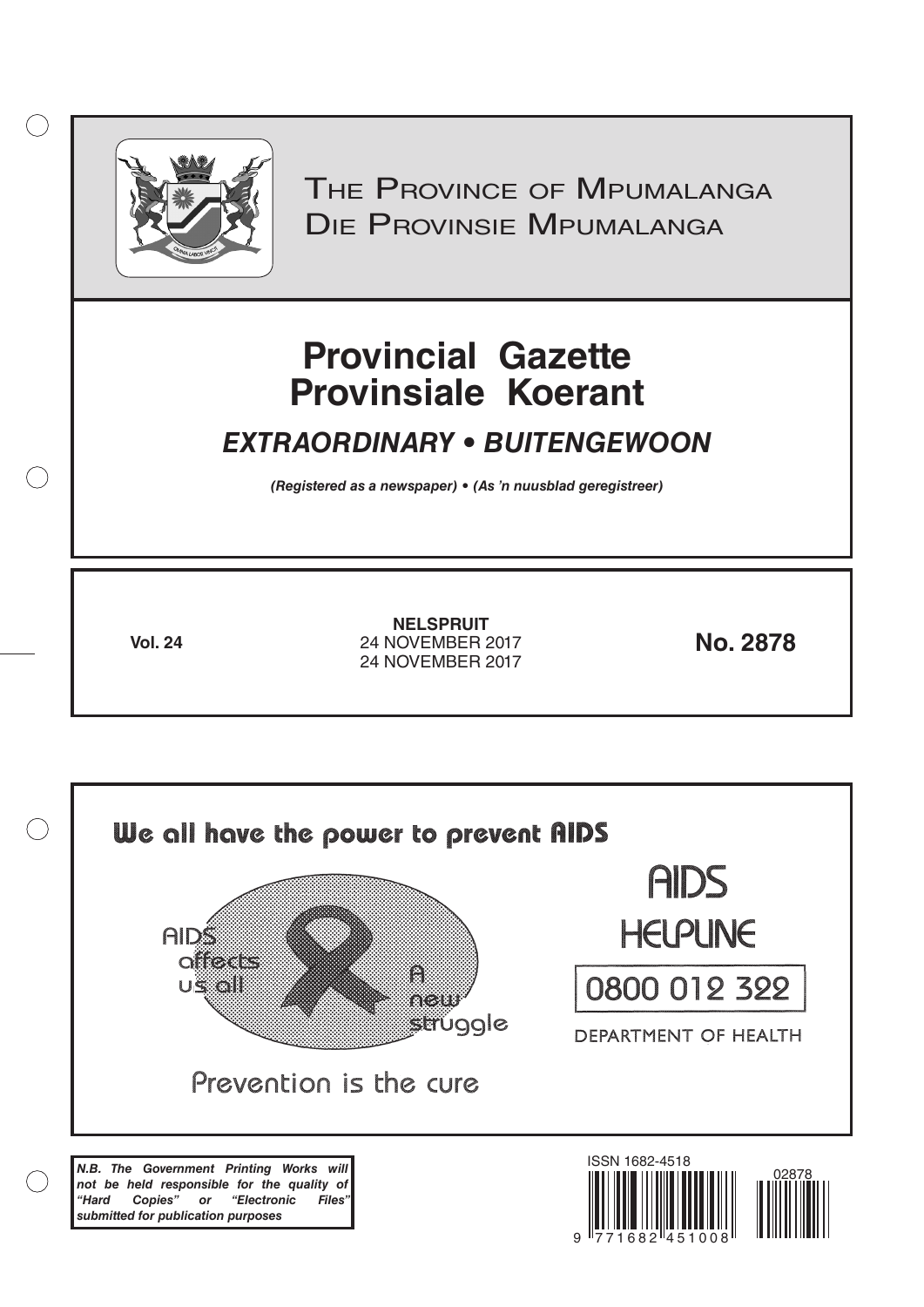### **IMPORTANT NOTICE:**

**The GovernmenT PrinTinG Works Will noT be held resPonsible for any errors ThaT miGhT occur due To The submission of incomPleTe / incorrecT / illeGible coPy.**

**no fuTure queries Will be handled in connecTion WiTh The above.**

### **CONTENTS**

|     |                                                                                                     | Gazette<br>No. | Page<br>No. |
|-----|-----------------------------------------------------------------------------------------------------|----------------|-------------|
|     | <b>GENERAL NOTICES • ALGEMENE KENNISGEWINGS</b>                                                     |                |             |
| 134 | Steve Tshwete Spatial Planning and Land Use Management Bylaw, 2016: Remaining extent of the farm    | 2878           |             |
| 134 | Steve Tshwete Ruimtelike Beplanning en Grondgebruikbestuur bywet, 2016: Resterende gedeelte van die | 2878           |             |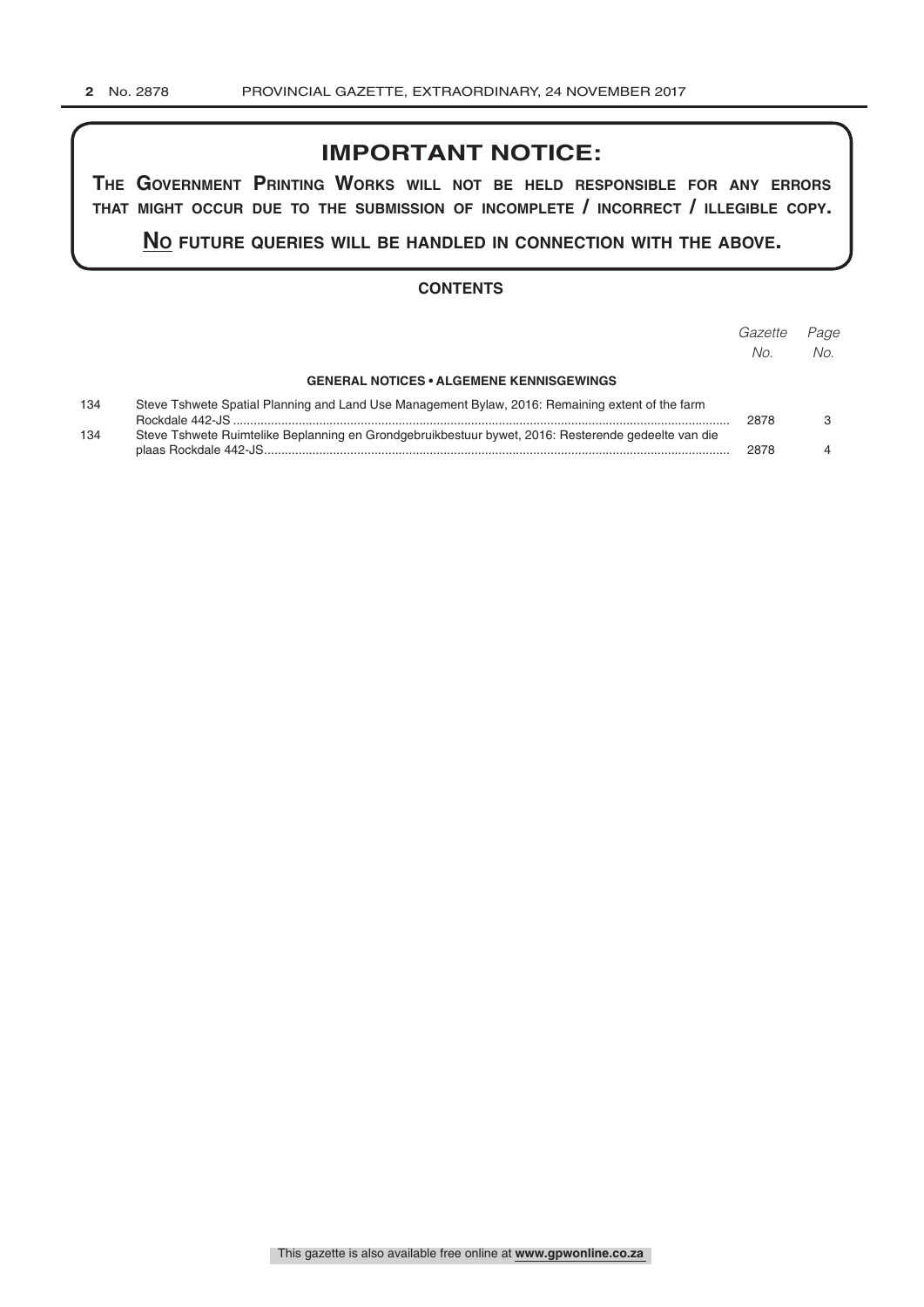### General Notices • Algemene Kennisgewings

### **NOTICE 134 OF 2017**

### **NOTICE OF APPLICATION FOR THE ESTABLISHMENT OF A TOWNSHIP AND AMENDMENT OF THE STEVE TSHWETE TOWN PLANNING SCHEME, 2004, IN TERMS OF SECTION 56(1), 57(1) AND 94(1)(H) READ WITH CHAPTER 6 OF THE STEVE TSHWETE SPATIAL PLANNING AND LAND USE MANAGEMENT BYLAW, 2016.**

Notice is hereby given in terms of Section 94(1)(h) read with Chapter 6 of the Steve Tshwete Spatial Planning and Land Use Management Bylaw, 2016, that an application to establish a township has been received by Steve Tshwete Local Municipality and is open for inspection during normal office hours at the office of the Municipal Manager, Steve Tshwete Local Municipality, Cnr. Walter Sisulu and Wanderers Avenue, Middelburg, 1050. Inquiries can be addressed to Mr Meshack Mahamba, Head of Town Planning and Human Settlements at telephone number 013 – 249 7000.

Application is being made in terms of Section 56(1) and 57(1) of the Steve Tshwete Local Municipality Spatial Planning and Land Use Management by-law, 2016 for township establishment and phasing thereof on a portion of the Remaining Extent of the farm Rockdale 442-JS situated west of the existing Rockdale Township and at the intersection of the N4 and N11 highways (north of N4 and west of N11).

Any objection/representations must be lodged with or made in writing to the Municipal Manager, at the above-mentioned address or posted to the Municipal Manager at P.O. Box 14, Middelburg 1050 on or before the closing date for the submission of objections/representations which is 30 days from **17 November 2017** with the last date of comments being **18 December 2017** in the manner as described in Section 99 of the Steve Tshwete Spatial Planning and Land Use Management Bylaw, 2016. Any person who cannot read or write may consult with any staff member of the office of the Head of Town Planning and Human Settlements during office hours and assistance will be given to transcribe that person's objections or comments

PURPOSE OF THE APPLICATION**:** The purpose of the application is to apply for a new township establishment and phasing thereof with the proposed name of *Rockdale West* making provision for the following zonings:

Proposed Zoning and number of erven: Residential 1 1835 Residential 3 6 Business 2 2 Business 3 2 Educational 1 Institutional (church/crèche) 4 **Municipal** Parking 1<br>Public Open Space 14 Public Open Space

and public streets.

APPLICANT: Johannes Petrus Coetzee (Pr. Pln. A/1247/2002), ID 750723 5047 088 of Urban Dynamics Mpumalanga (PTY) LTD, address, 7 Dolerite Crescent, Aerorand, 1070, Postal address P.O. Box 11677, Aerorand, Middelburg, 1070, Telephone no. 013 244 1598, Fax no: 013 244 1560, email: joe@urbanmbg.co.za.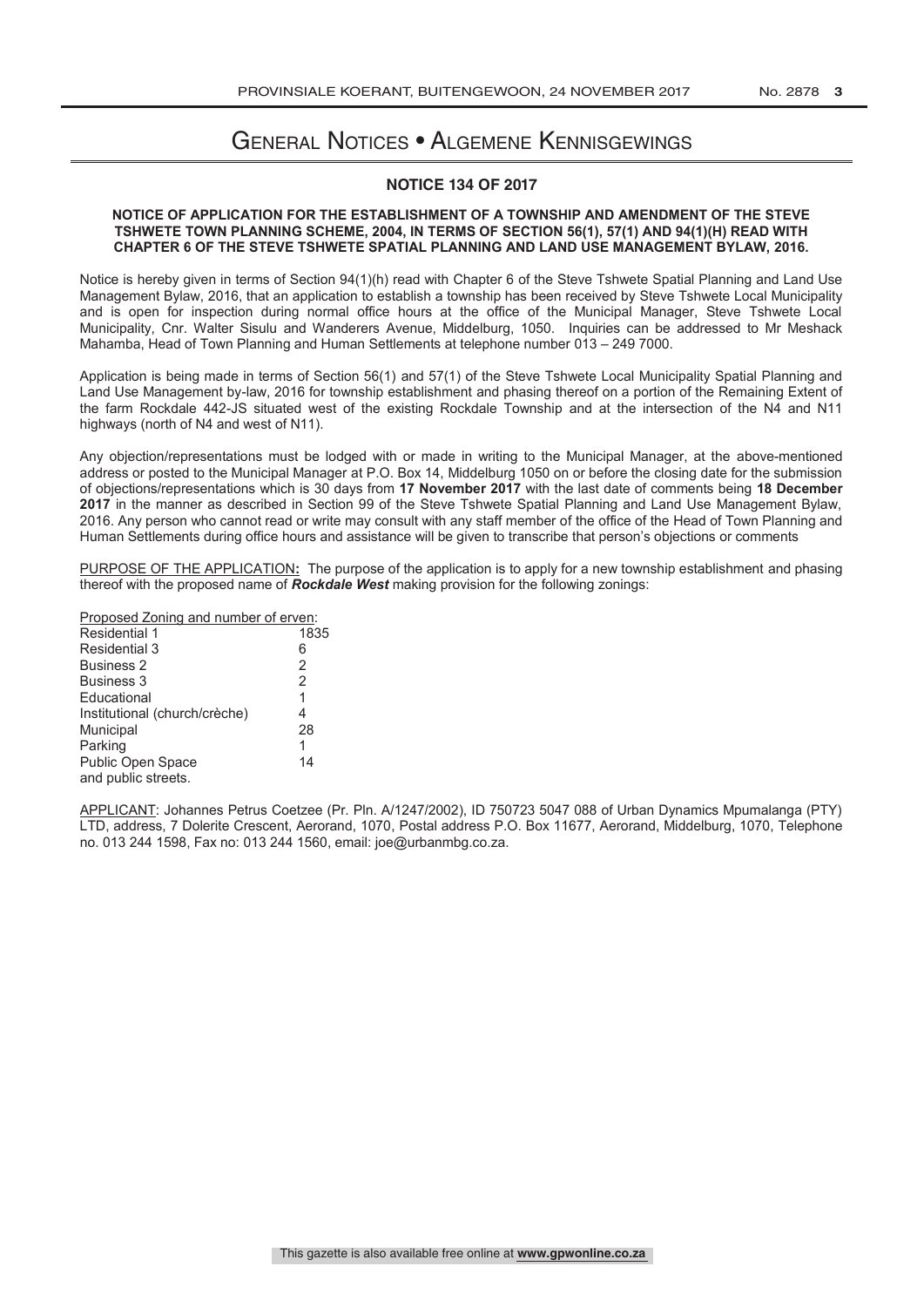#### **KENNISGEWING 134 VAN 2017**

#### **KENNISGEWING VAN DIE AANSOEK VIR DORPSTIGTING EN WYSIGING VAN DIE STEVE TSHWETE DORPSBEPLANNINGSKEMA 2004, INGEVOLGE ARTIKEL 56(1), 57(1), 94(1)(H) EN HOOFSTUK 6 VAN DIE STEVE TSHWETE RUIMTELIKE BEPLANNING EN GRONDGEBRUIKSBESTUUR BYWET, 2016.**

Kennisgewing geskied hiermee in terme van Artikel 94(1)(h) en Hoofstuk 6 van die Steve Tshwete Ruimtelike Beplanning en Grondgebruikbestuur bywet, 2016 dat 'n aansoek om dorpstigting ontvang is deur die stadsraad en is oop vir ondersoek gedurende normale kantoorure by die kantoor van die Munisipale Bestuurder, Steve Tshwete Plaaslike Munisipaliteit, hoek van Walter Sisulustraat en Wanderers Laan, Middelburg, 1050. Navrae kan gerig word aan Mnr Meshack Mahamba, Hoof van Stadsbeplanning en Menslike Nedersettings by telefoonnommer 013 - 249 7000.

Aansoek word gedoen in terme van Artikel 56(1) en 57(1) van die Steve Tshwete Ruimtelike Beplanning en Grondgebruikbestuur bywet, 2016 vir 'n dorpstigting en faseering van die dorp op 'n gedeelte van die Resterende Gedeelte van die plaas Rockdale 442-JS geleë wes van die bestaande Rockdale dorp by die interseksie van die N4 en N11 hoofweë (noord van N4 en wes van N11).

Enige besware of vertoë ten opsigte van die aansoek moet skriftelik ingedien word by die Munisipale Bestuurder voor die sluitingsdatum by bogenoemde adres, of gepos word na Posbus 14, Middelburg, 1050 binne 30 dae vanaf **17 November 2017**, waar die laaste dag van kommentare **18 Desember 2017** is, in lyn met die voorskrifte vir die besware of vertoë soos uiteengesit in Artikel 99 van die Steve Tshwete Ruimtelike Beplanning en Grondgebruikskema, 2016. Enige persoon wat nie kan lees of skryf nie mag enige personeellid van die kantoor van die Hoof: Stadsbeplanning en Menslike Nedersettings gedurende kantoor ure raadpleeg en bystand sal aan sodanige persoon verleen word om die beswaar of kommentaar saam te stel.

DOEL VAN DIE AANSOEK: Die doel van die aansoek is om 'n nuwe dorp te stig en te faseer met die naam *Rockdale Wes* wat voorsiening maak vir die volgende soneerings:

Voorgestelde Soneering en aantal erwe:

| Residensieel 1             | 1835           |
|----------------------------|----------------|
| Residensieel 3             | 6              |
| Besigheid 2                | $\overline{2}$ |
| Besigheid 3                | 2              |
| Opvoedkundig               | 1              |
| Inrigting (kerk/crèche)    | 4              |
| Munisipaal                 | 28             |
| Parkeering                 | 1              |
| <b>Publieke Oop Ruimte</b> | 14             |
| en publieke strate.        |                |
|                            |                |

Aansoeker: Johannes Petrus Coetzee (Pr. Pln. A/1247/2002), ID 750723 5047088 van Urban Dynamics Mpumalanga (PTY) LTD, adres 7 Doleriet Singel, Aerorand, 1070, Posbus 11677, Aerorand, Middelburg, 1070, Tel: 013-244 1598, Faks: 013 244 1560, email: joe@urbanmbg.co.za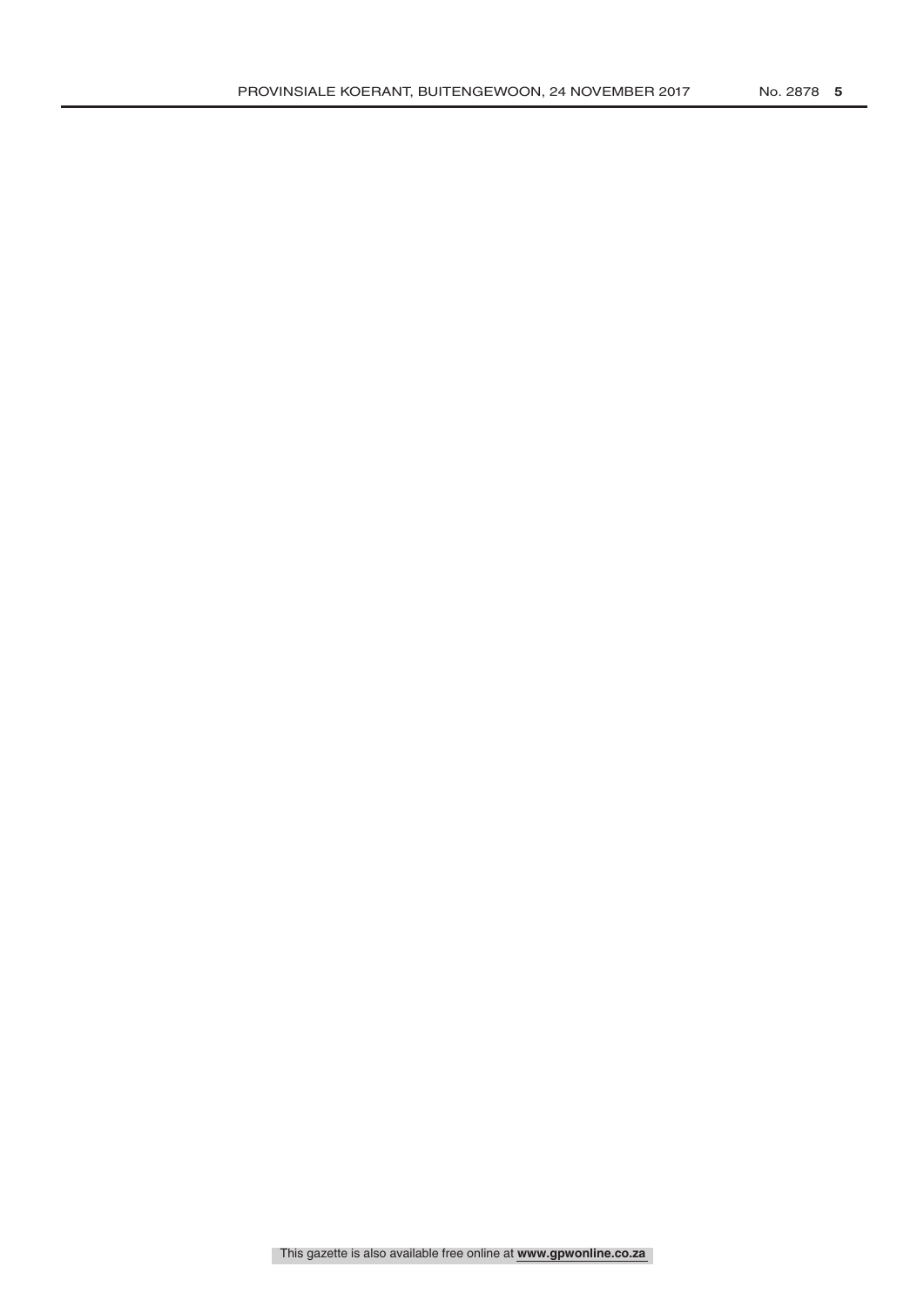This gazette is also available free online at **www.gpwonline.co.za**